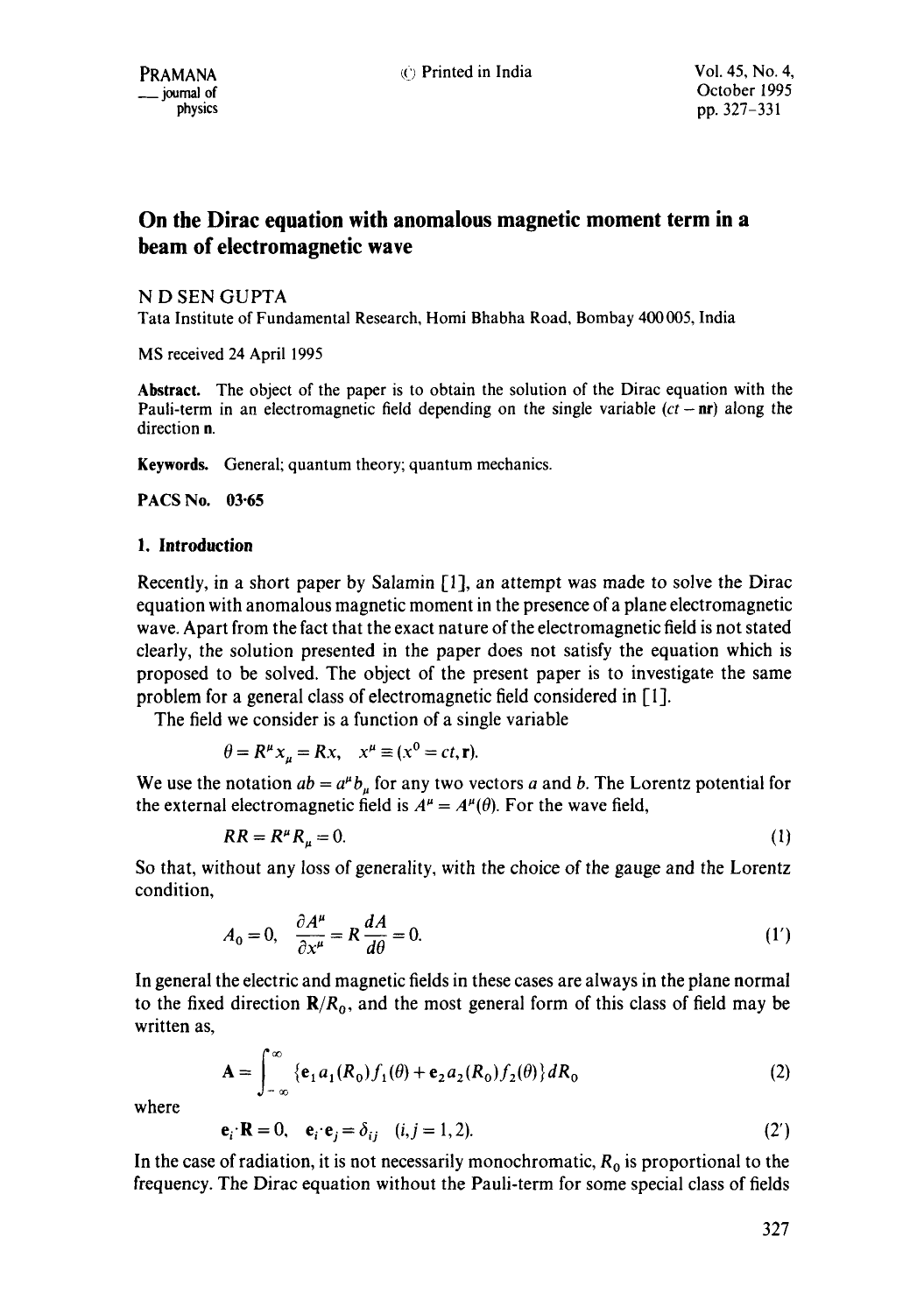# *N D Sen Gupta*

belonging to this category was first solved by Volkov [2] and later by others [3-5] for the investigation of the scattering of electromagnetic radiation and other physical problems.

In the following sections we proceed to construct the solution. The problem is reduced to the solution of a second order ordinary differential equation. It may be emphasized that the problem, in general, cannot be reduced to quadrature without further specification of the nature of the functions  $f_1(\theta)$  and  $f_2(\theta)$ . The last section is devoted to discussion of nature of the solution for various special cases.

# **2. The equation and the solution**

The Dirac equation with the Pauli-term may be written as

$$
\left\{ i\gamma^{\mu}\frac{\partial}{\partial x^{\mu}} + \varepsilon\gamma^{\mu}A_{\mu} + M + i\frac{\lambda}{2}\gamma^{\mu}\gamma^{\nu}\frac{\partial A_{\mu}}{\partial x^{\nu}} \right\} \Psi = 0, \tag{3}
$$

$$
\gamma^{\mu}\gamma^{\nu} + \gamma^{\nu}\gamma^{\mu} = 2g^{\mu\nu},\tag{3'}
$$

 $q^{\mu\nu} \equiv (1, -1, -1, -1)$  and  $\varepsilon = e/\hbar c$ ,  $M = mc/\hbar$ , e and m are the charge and mass of the particle and  $\lambda$  is the parameter depending on the strength of the anomalous magnetic moment of the particle. Since  $\partial/\partial v$ ,  $\partial/\partial v_1$  and  $\partial/\partial v_2$ , where  $v = R_0x_0 + \mathbf{R} \cdot \mathbf{r}$  and  $v_i = \mathbf{e}_i \cdot \mathbf{r}$ commute with the operator on  $\Psi$  (eq. (3)) they are constants. Hence, one can write the solution in the form,

$$
\Psi(x_0, \mathbf{r}) = e^{-i(p.x + S(\theta))} \Phi(\theta),\tag{4}
$$

where  $p^{\mu}$  is an arbitrary vector and  $S(\theta)$  is a scalar function of  $\theta$ . Substituting this in (3) one gets,

$$
\{\gamma(p+\varepsilon A) + M\}\Phi + \left\{\frac{\mathrm{d}S}{\mathrm{d}\theta} + i\frac{\lambda}{2}\gamma\frac{\mathrm{d}A}{\mathrm{d}\theta} + i\frac{\mathrm{d}}{\mathrm{d}\theta}\right\}\gamma R\Phi = 0. \tag{5}
$$

By virtue of eq. (1')

$$
(\gamma R)^2 = 0. \tag{6}
$$

Again fron eqs  $(1')$  and  $(2)$ 

 $(RA) = 0$  and  $\gamma R \gamma A + \gamma A \gamma R = 0.$  (7)

Hence multiplying eq. (5) by  $\gamma R$  from left,

$$
2(pR)\Phi = {\gamma(p + \varepsilon A) - M}\gamma R\Phi, \qquad (8)
$$

i.e.,

$$
2(pR)\{\gamma(p+\varepsilon A)+M\}\Phi=\{(p+\varepsilon A)(p+\varepsilon A)-M^2\}\gamma R\Phi.
$$
 (8')

We choose  $p$  and  $S$  such that

$$
pp = M^2, \tag{9}
$$

$$
2(pR)\frac{\mathrm{d}S}{\mathrm{d}\theta} + 2\epsilon pA + \epsilon^2 AA = 0\tag{10}
$$

#### **328 Pramana - J. Phys., Vol. 45, No. 4, October 1995**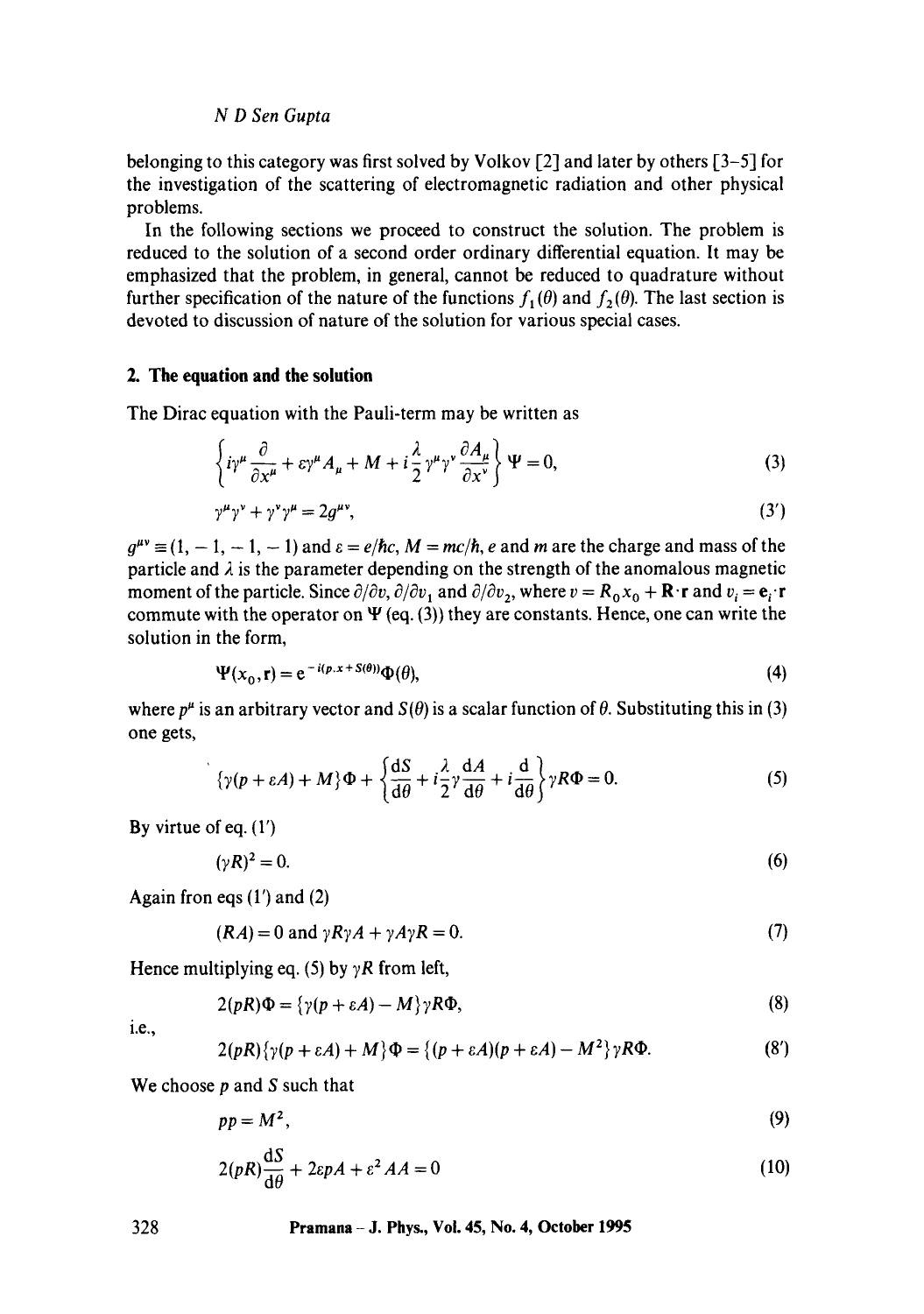Finally from (5) and (8),

$$
\left(\frac{\mathrm{d}}{\mathrm{d}\theta} + \frac{\lambda}{2}\gamma \frac{\mathrm{d}A}{\mathrm{d}\theta}\right)(\gamma R)\Phi = 0.
$$
\n(11)

In the absence of the Pauli-term i.e., for  $\lambda = 0$ ,  $\Phi$  is constant and the problem reduces to that of the usual Dirac equation which has been already mentioned. From (9) *hp* is the free particle momentum. It is important to note that eq. (10), hence the expression for S is independent of  $\lambda$ .

### **3. Special cases**

Although eq. (11) is linear, the determination of  $\Phi$  cannot be, in general, reduced to quadrature, because it contains at least two mutually anti-commuting matrices. We consider special cases:

a) One of the functions  $f_1$  and  $f_2$  in (2) is zero, or equivalently the ratio  $f_1/f_2$  is a constant, i.e.,

$$
\mathbf{A} = \mathbf{e}f(\theta). \tag{12}
$$

In this case the electric and magnetic fields E and H are given by,

$$
\mathbf{E} = \mathbf{e} \cdot R_0 \frac{\mathrm{d}f}{\mathrm{d}\theta}
$$
  

$$
\mathbf{H} = \mathbf{e} \times \mathbf{R} \frac{\mathrm{d}f}{\mathrm{d}\theta}
$$
 (13)

(i) If f is a linear function of  $\theta$ , the field consists of constant mutually perpendicular electric and magnetic field of same magnitude.

and

and

*(ii)* If f is a periodic function, e.g.,  $f = F \cos(\theta + \delta)$  the field is due to plane polarized radiation, not necessarily monochromatic, along a fixed direction *R/R o.* Both these types of fields are important for applications in physical problems. From (11), one gets directly

$$
(\gamma R)\Phi = \exp -\frac{\lambda}{2}(\gamma A)\Phi_0
$$
 (14)

where  $\Phi_0$  is a constant spinor. This case has been discussed by Chakrabarti [6].

b) In the general case eq. (11) cannot be directly integrated. But the solution can be expressed in terms of solutions of second order linear differential equations. We may write

$$
\mathbf{A} = F(\mathbf{e}_1 \cos \mu + \mathbf{e}_2 \sin \mu)
$$
 where (15)

$$
F^2 = f_1^2 + f_2^2
$$
 and  $\tan \mu = f_2/f_1$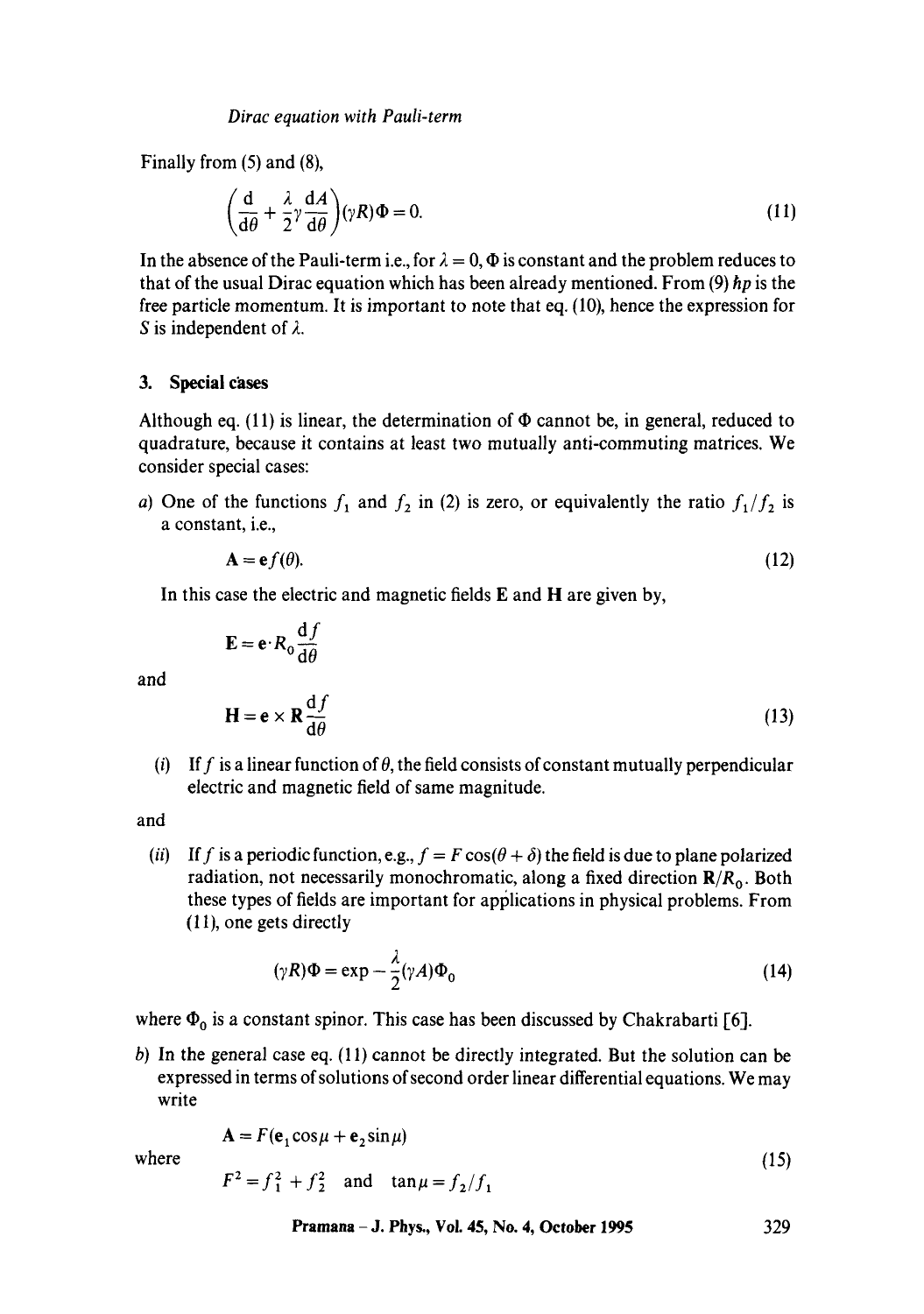Let  $u_+$  be eigenspinors of  $i(e_1 \gamma)(e_2 \gamma)$  with eigenvalues  $\pm 1$ , i.e.,

$$
i(\mathbf{e}_1 \cdot \gamma)(\mathbf{e}_2 \cdot \gamma)u_{\pm} = \pm u_{\pm}
$$
\n
$$
(\mathbf{e}_2 \cdot \gamma)u_{\pm} = \mp i(\mathbf{e}_1 \cdot \gamma)u_{\pm},
$$
\nand\n
$$
i(\mathbf{e}_1 \cdot \gamma)u_{\pm} \equiv u_{\mp},
$$
\n
$$
\tilde{u}_{\pm} \cdot u_{\mp} = 0, \quad \tilde{u}_{\pm} \cdot u_{\pm} = 1.
$$
\nLet

Let

 $\gamma \cdot R\Phi = g_+(\theta)u_+ + g_-(\theta)u_-.$  (17)

Substituting these in eq. (11), one is lead to two simultaneous first order linear equations,

$$
\frac{dg_+}{d\rho} = i\lambda e^{-i\mu}g_-
$$
  

$$
\frac{dg_-}{d\rho} = -i\lambda e^{i\mu}g_+
$$
 (18)

where  $d\rho = F d\theta$ . It is clear that  $g_+$  and  $g_-$  are mutually complex conjugate of each other. It follows from above that

$$
\frac{d^2g}{d\rho^2} + i \frac{d\mu}{d\rho} \frac{dg_+}{d\rho} - \lambda^2 g_+ = 0
$$
  

$$
\frac{d^2g_-}{d\rho^2} - i \frac{d\mu}{d\rho} \frac{dg_-}{d\rho} - \lambda^2 g_- = 0.
$$
 (19)

Thus the problem ultimately reduces to solving the second order linear differential equation. It must be emphasized that one has to restrict to only those solutions of(19), which satisfies the first order (18). One cannot proceed further without knowing explicitly the nature of functions  $f_1$  and  $f_2$ . We can consider some of the particular cases of physical importance; namely the case of circular and elliptic polarized radiation field. For monochromatic radiation

$$
\mathbf{A} = \mathbf{e}_1 a_1 \cos(\theta + \delta_1) + \mathbf{e}_2 a_2 \sin(\theta + \delta_2).
$$

Introducing suitable rotation in the plane of  $e_1$  and  $e_2$  one can write

$$
\mathbf{A} = \mathbf{e}'_1 a'_1 \cos \theta + \mathbf{e}'_2 a'_2 \sin \theta,
$$

where  $e'_{1}$ ,  $e'_{1}$  are the new mutually orthogonal unit vectors in the same plane and  $a'_{1}$ , and  $a'_2$  depend on  $a_1, a_2, \delta_1$  and  $\delta_2$ . The radiation is, in general, elliptically polarized, and in particular for  $a'_1 = a'_2 = a$  (say) the polarization is circular and the expressions for  $g_+$ and  $g_{-}$  take the simple form,

$$
g_{+} = e^{-ia(\theta/2)} \{ B_{+} e^{i(1 - \lambda^{2}/2)^{1/2} a_{\theta}} + B_{-} e^{-i(1 - \lambda^{2}/2) a_{\theta}} \}
$$
(20)  

$$
= g_{+}^{*}
$$

where  $B_+$  and  $B_-$  depend on  $\lambda$  and a. They are to be so choosen that the linear simultaneous equation for  $g_+$  and  $g_-$  (eqs (18)) are satisfied.